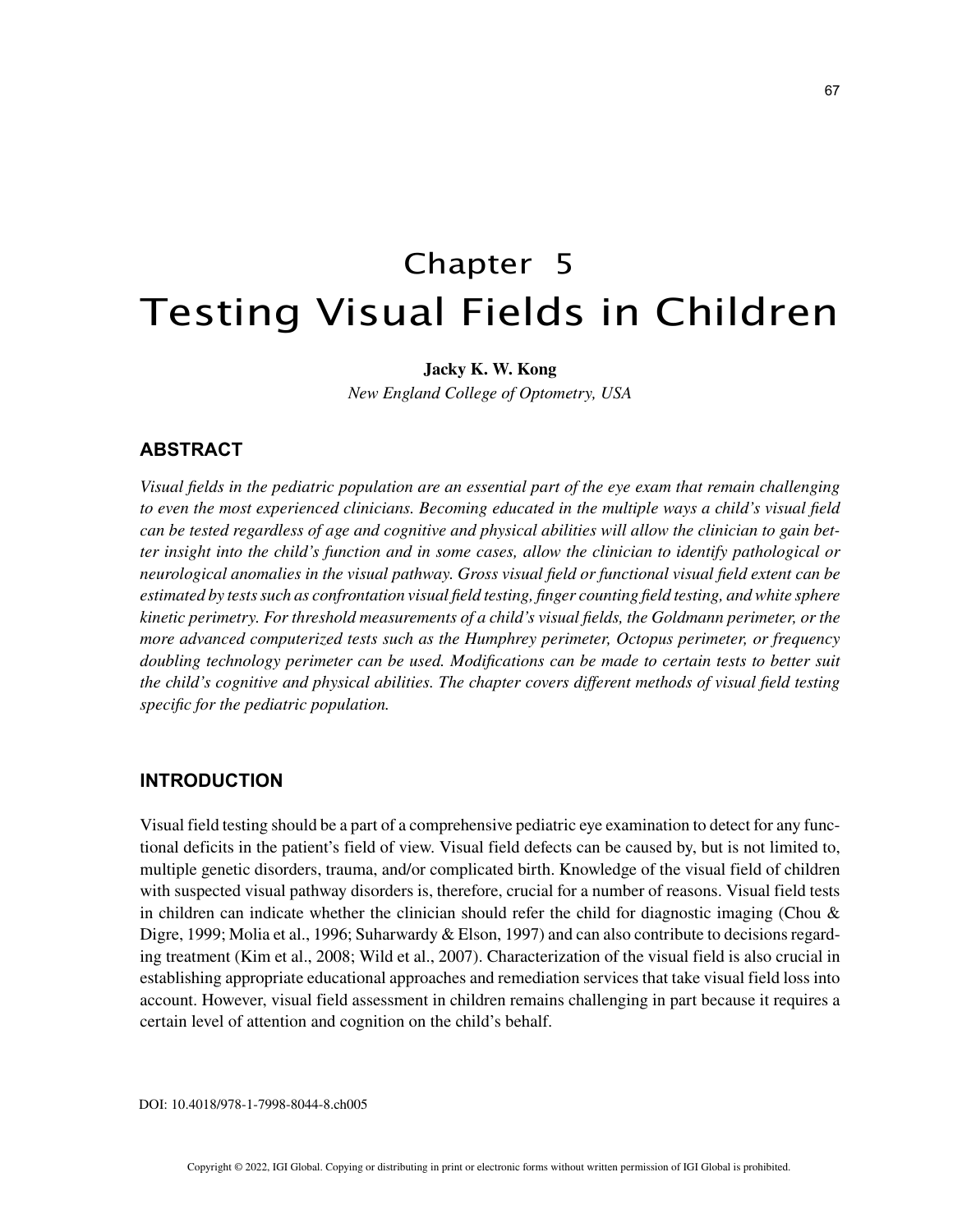On occasion, especially with low functioning, multiply impaired children, the goal of a visual field test is generally not to find out what their threshold of sensitivity is, but where in their field of view do they have attention and where in their field of view will they respond to the visual stimuli. This is important because in instances where, for example, a wheelchair bound nonverbal and multiply impaired child is in a classroom, instruction and recommendations can be given to the teacher (or other care takers) to present learning material to the child within the spatial confines of the child's estimated binocular field extent. This will undoubtedly enhance the child's learning and engagement within the classroom environment. Knowledge of the visual field will also be helpful if the patient is working with an orientation mobility specialist because different strategies can be employed in training in order to overcome the visual field deficit(s) found.

This chapter covers different methods of visual field testing specific for the pediatric population.

## **BACKGROUND**

Children with physical or developmental disabilities are at a significantly increased risk of visual acuity deficits, visual field defects, or a combination of both (Van den Broek et al., 2006; Warburg, 1994). Examples of these include pre- or post-natal injury as a result of perinatal hypoxic-ischemic brain injury or because of complications of hydrocephalus, systemic infections, traumatic brain injury, retinopathy of prematurity, optic nerve damage, progressive retinal degeneration, or tumors of the optic chiasm. (Gilbert et al., 2003; Rahi & Gilbert, 2005).

When it comes to visual field testing in children we can divide it up into two different types: the traditional methods and the modified methods.

## **Traditional Visual Field Methods**

The traditional methods are effective for children that are able to respond to instructions and give accurate feedback. These are straightforward in testing and interpretation of the results are relatively easy. Tests that fall under this category include confrontation visual field test, finger counting visual field test, Goldmann perimetry, frequency doubling technology perimetry, and automated perimetry such as the Humphrey Field Analyzer and Octopus 900.

# **Modified Visual Field Methods**

The modified methods are usually reserved for children that are unable to respond either verbally, or physically (pointing, gesturing, or pressing buttons). These children also do not follow instructions well. Modified methods of perimetry takes the traditional methods and re-adapts the tests to be used for the child being tested. It takes some experience to administer the test and interpretation may not be straight forward. Modifications cannot be made to all tests but can be made to the following: confrontation visual field test, finger counting visual fields, Goldmann perimetry and Octopus perimetry.